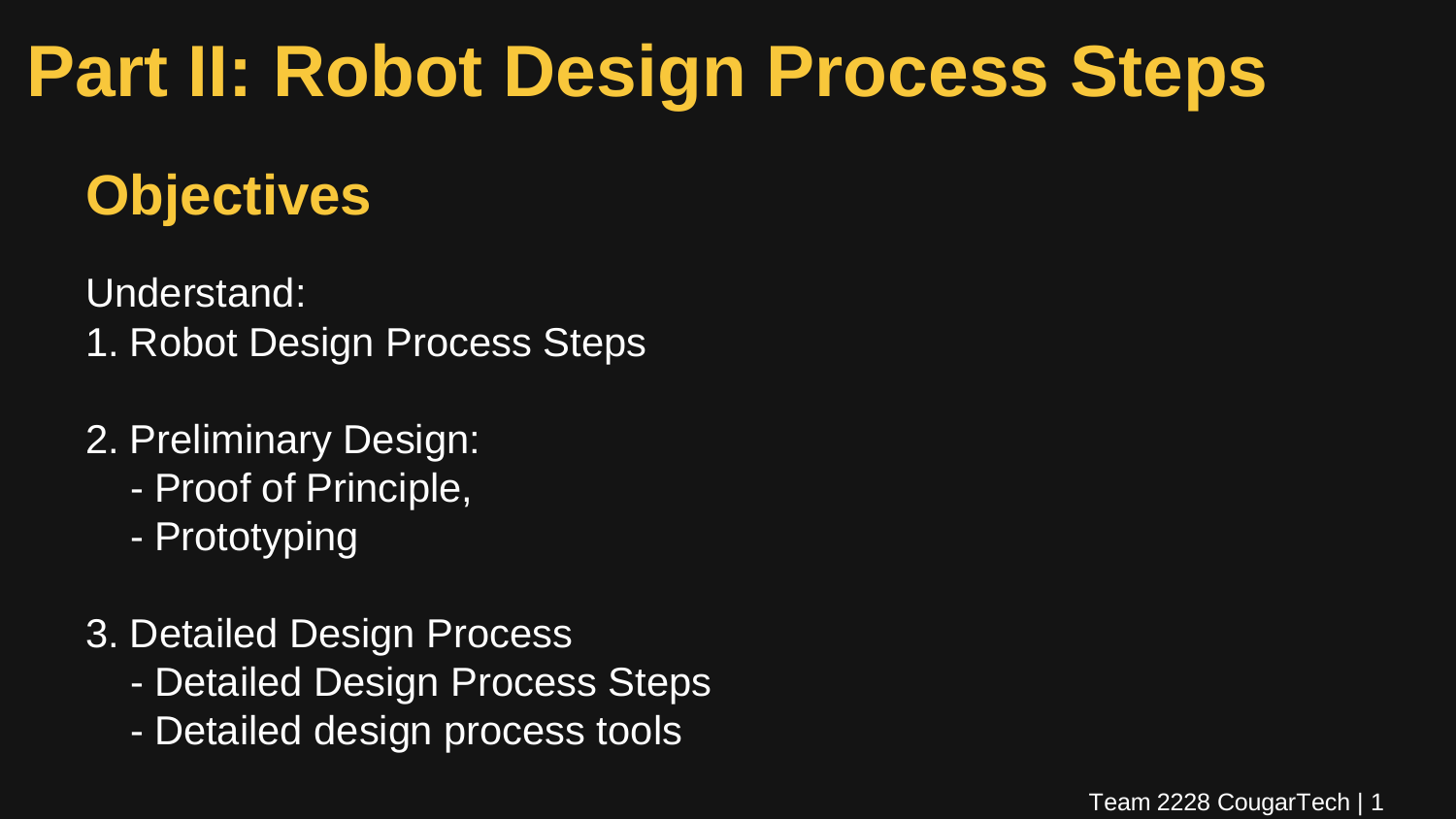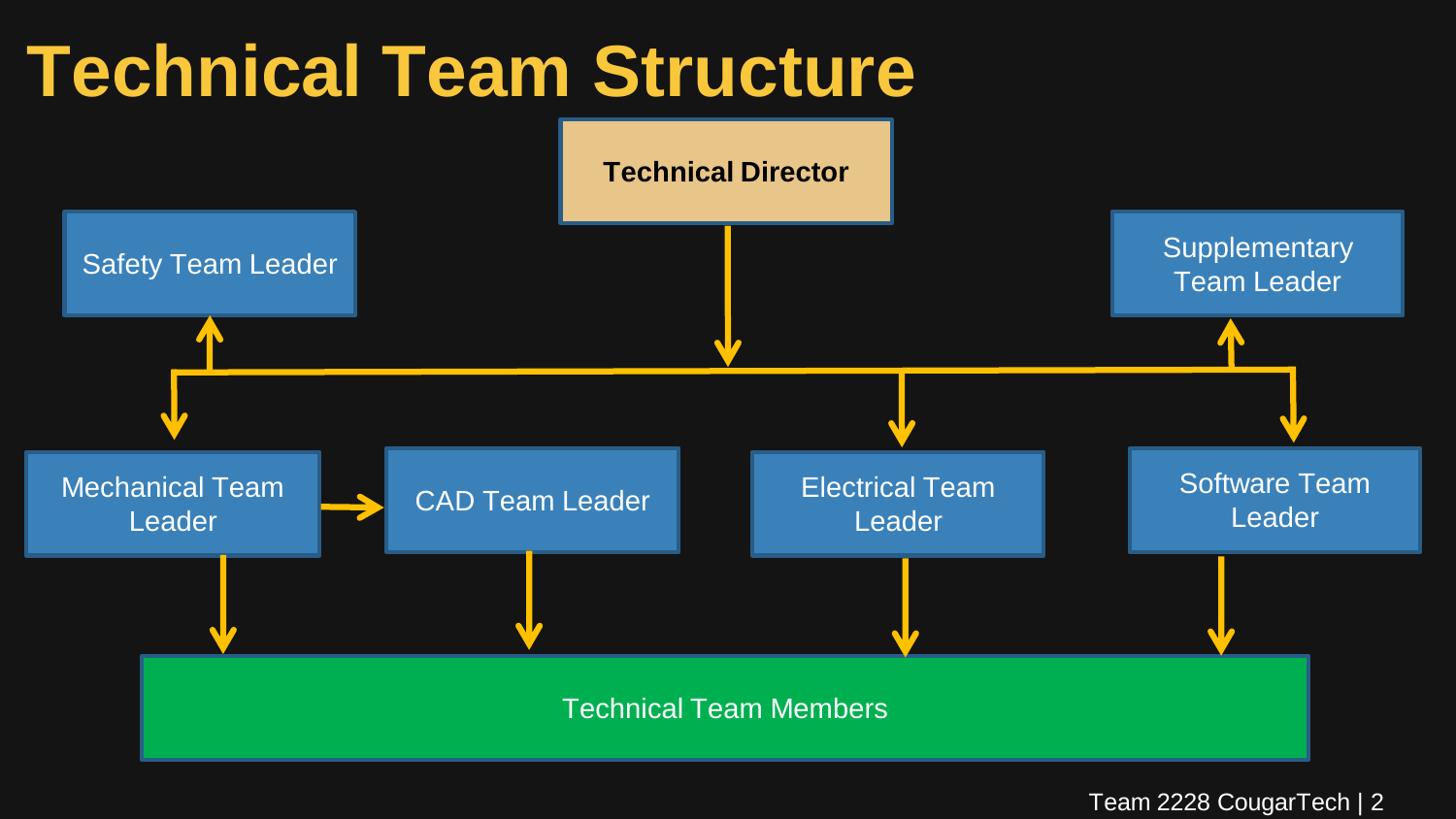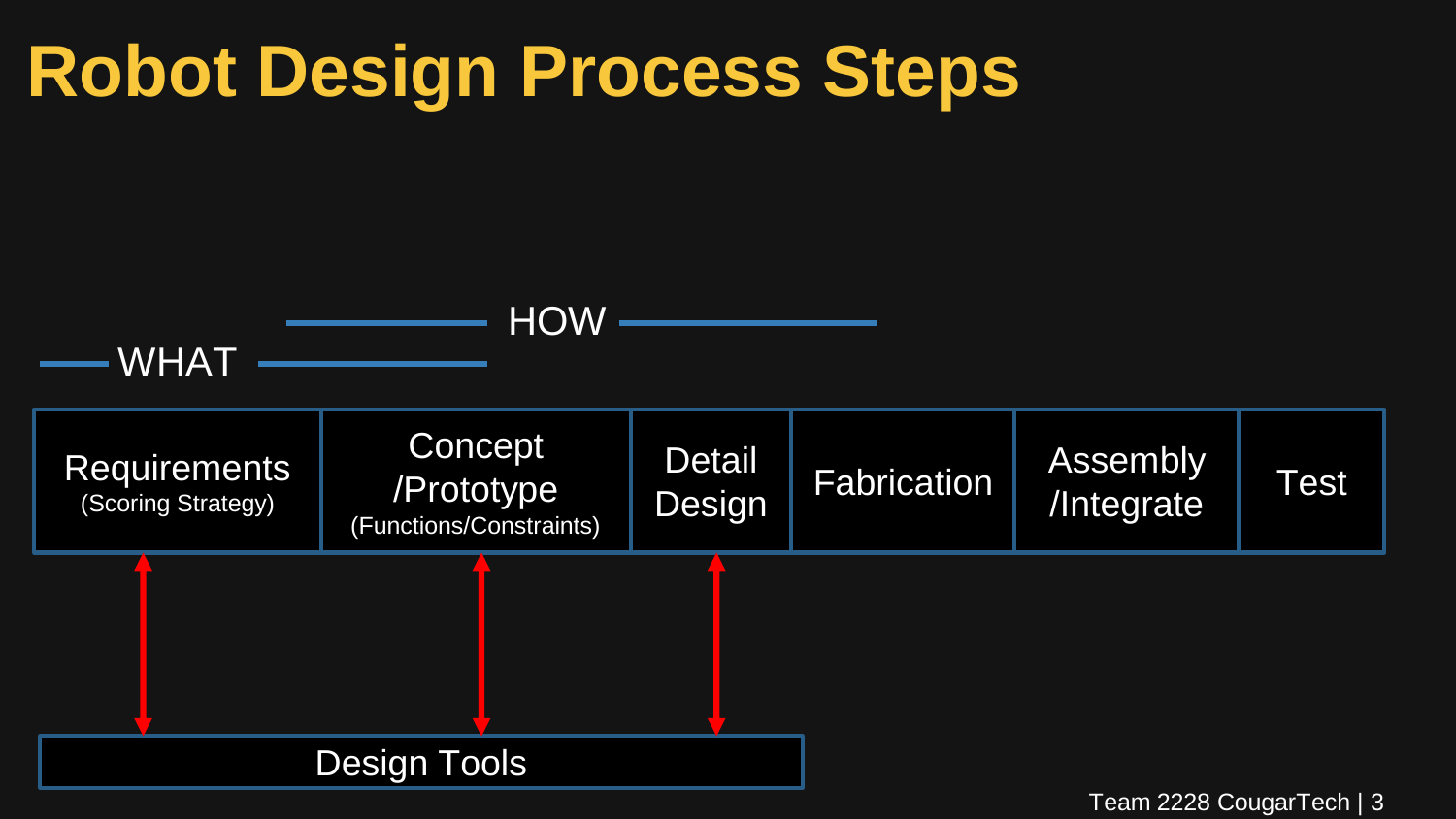### **Technical Team Design Tools**

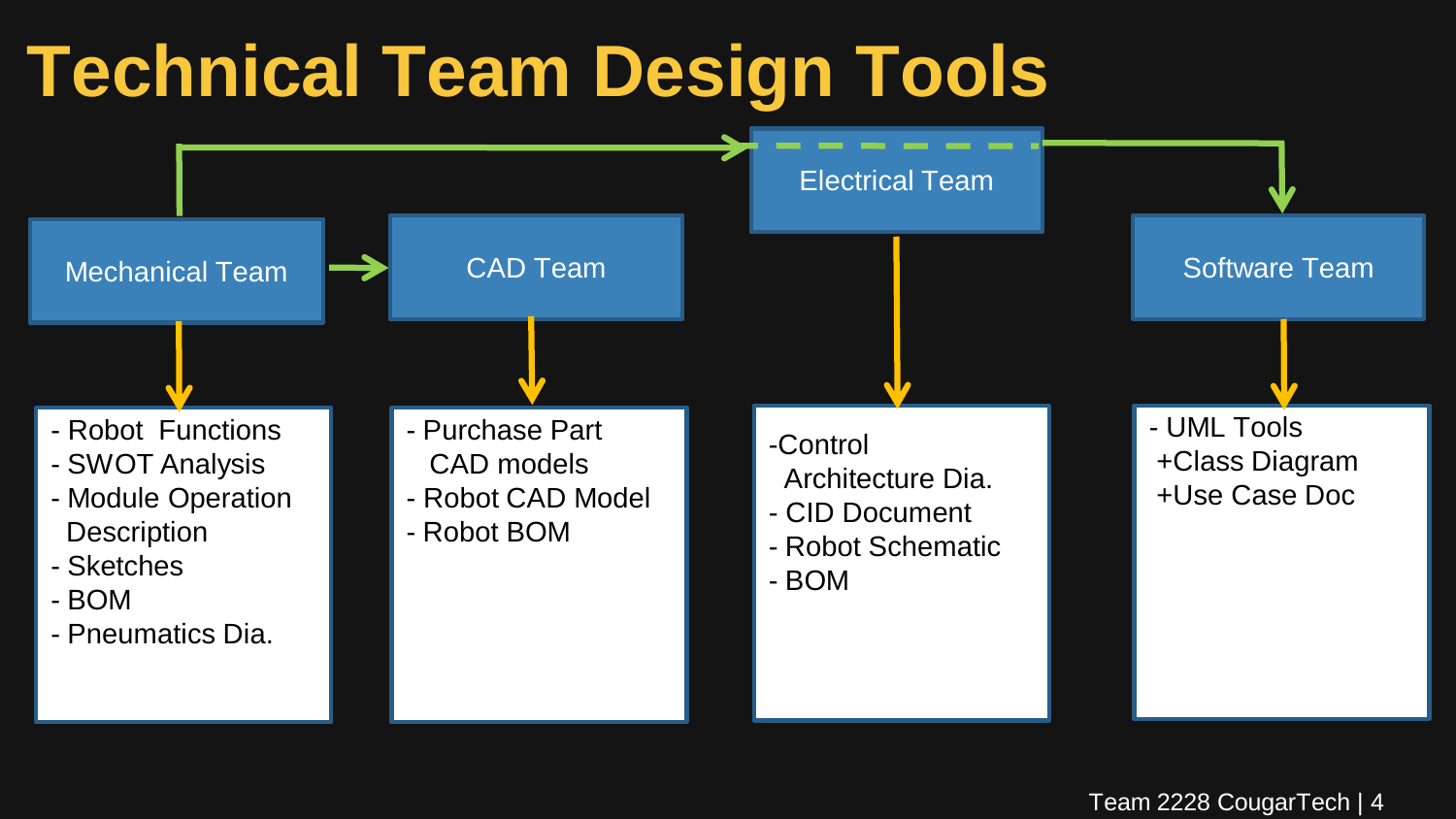- 1. What are the major tasks in a robot design?
- 2. What are the Design Tools for Mechanical Team?
- 3. What are the Design Tools for the Electrical Team?
- 4. What are the Design Tools for the Software Team?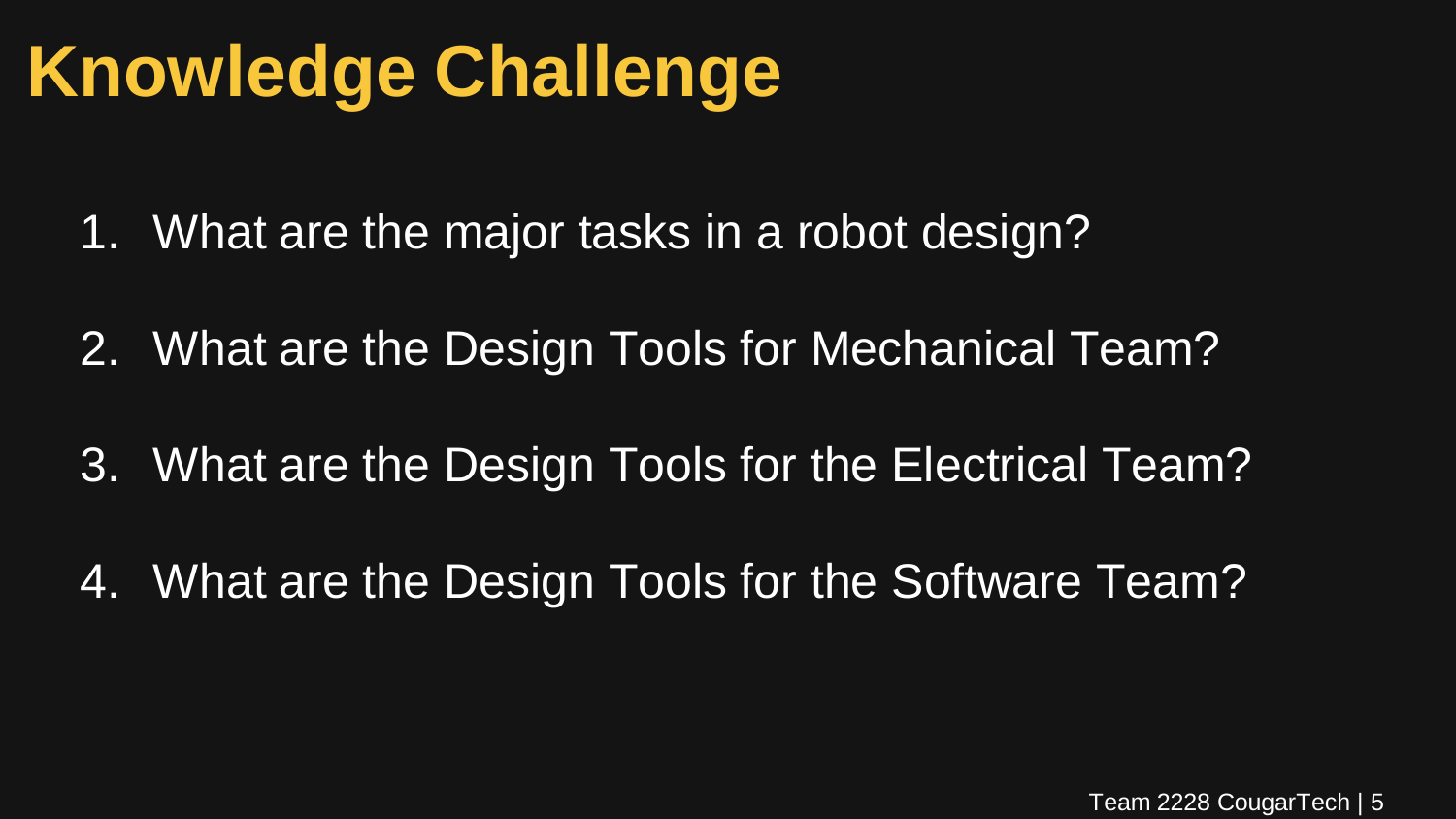## **Robot: Requirements - Strategy**

- 1. Define scoring process list every way you can score points
- 2. Define steps to perform a scoring strategy
- 3. Estimate required cycle time to achive a scoring strategy, and points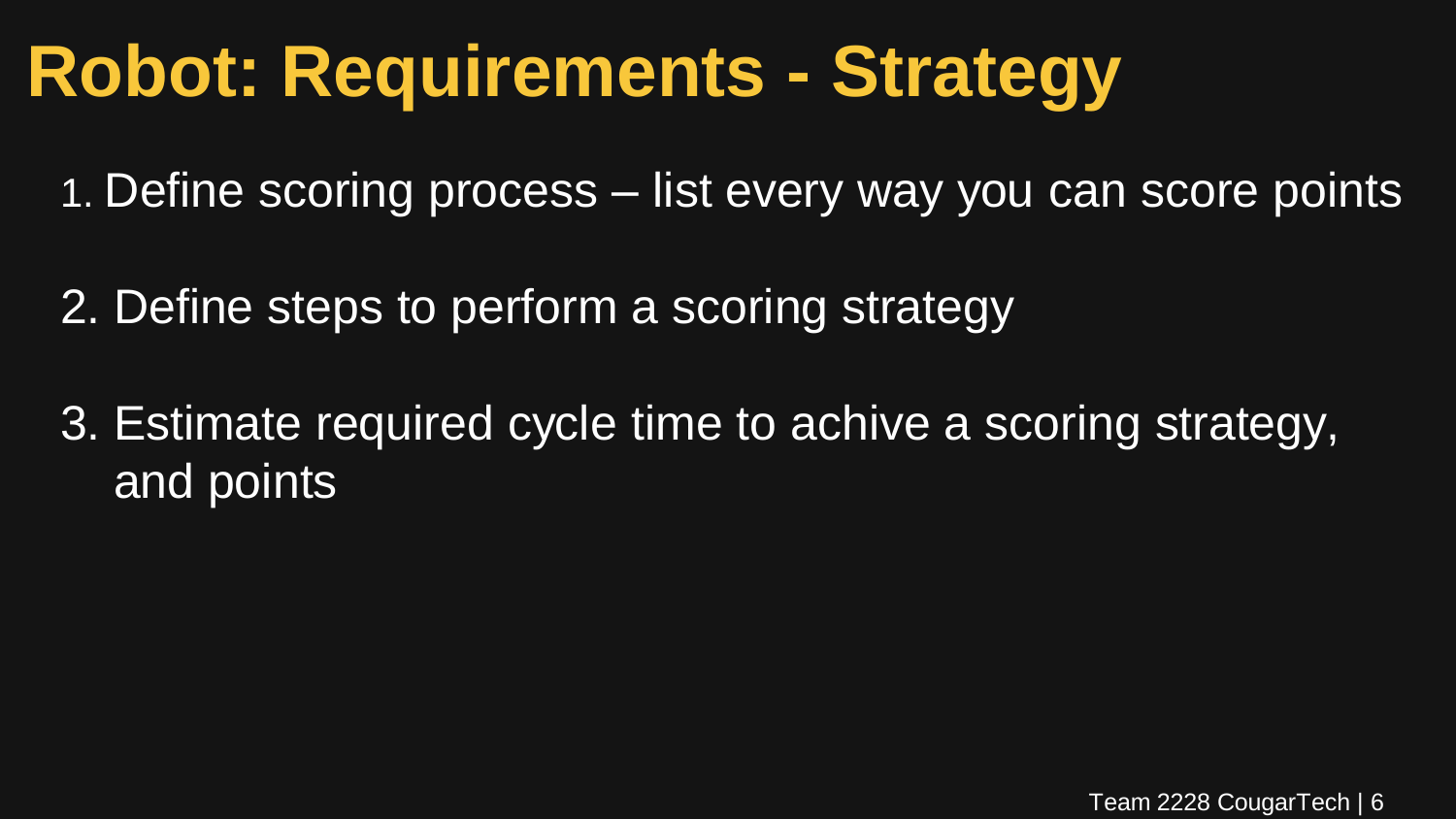- 1. What are the three steps in developing a robot strategy?
- 2. What are the robot strategy deliverables?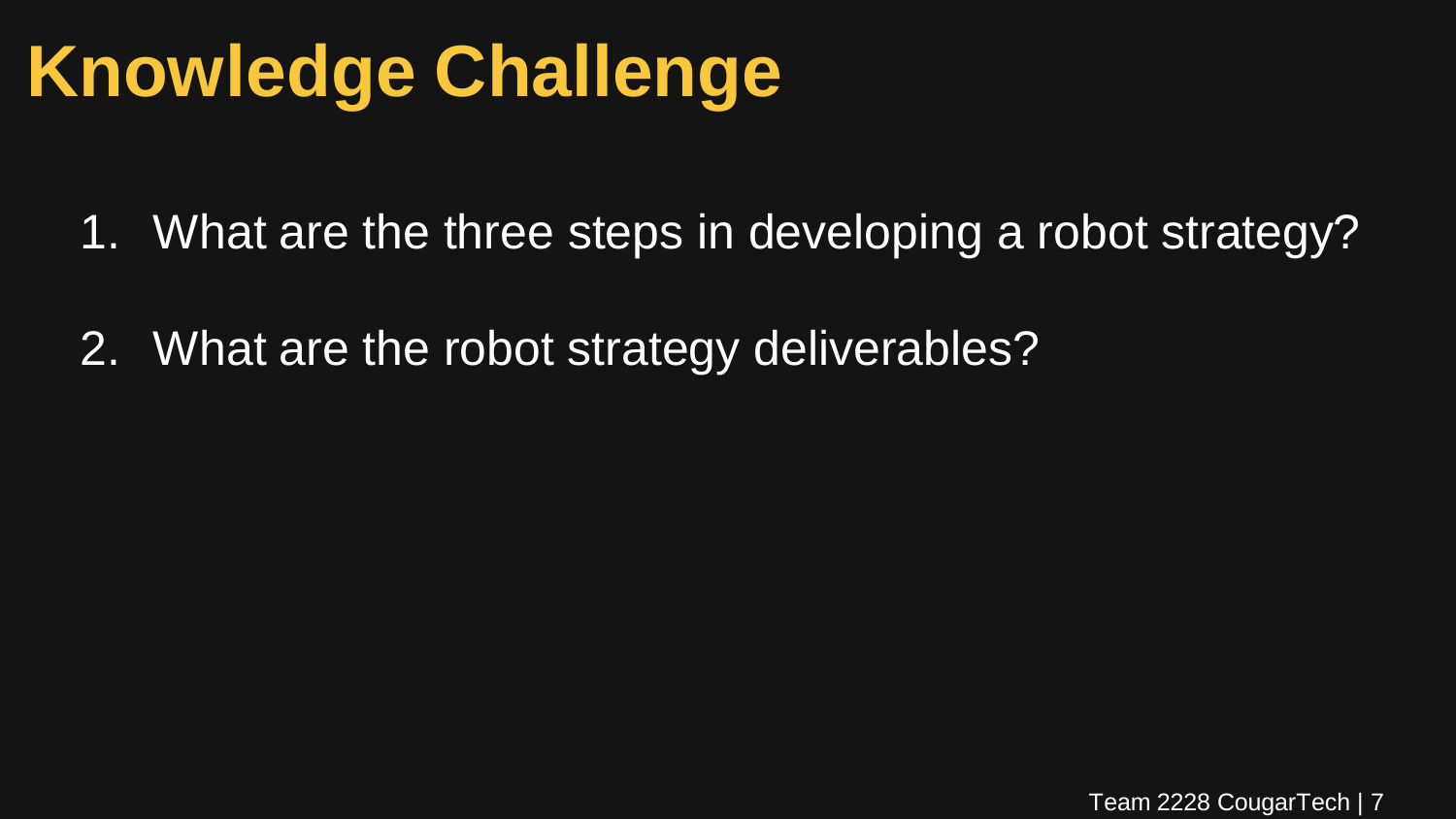### **Robot Design – Module Req- Concept**

- 1. Group human actions to robot model modules:
	- A. Input Acquisition module
	- B. Process Orientation/Storage module
	- C. Output Execution Module
	- D. Mobility Drive base

#### 2. Develop concept

- Mechanical Mechanism concept sketches, Module functional description
- Electrical Control System block diagram, Start CID(Computer Interface Doc)
- Software Start logical decription (Use Case Doc)

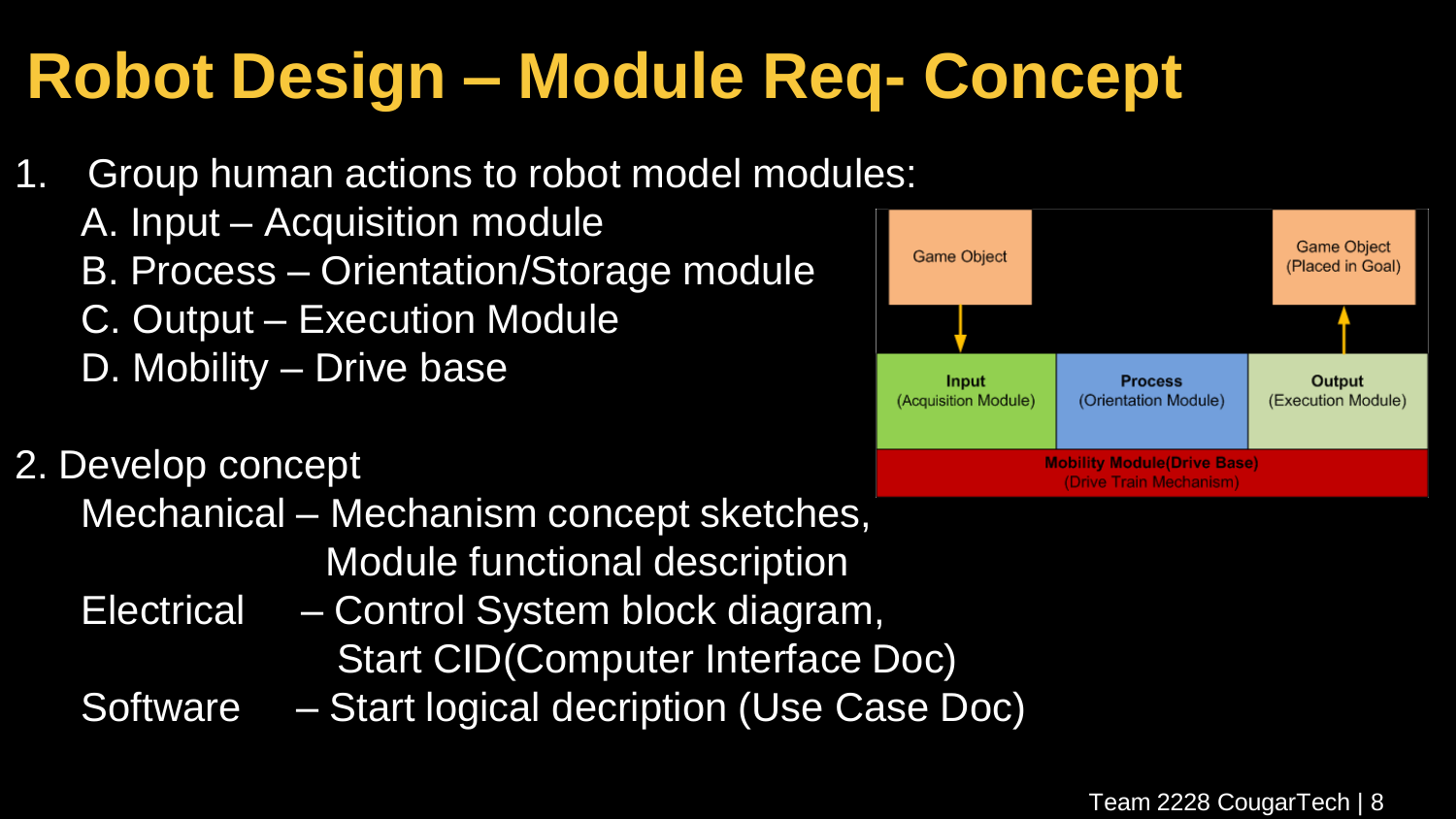- 1. What are the four robot model modules?
- 2. What are the concept sub-team deliverables?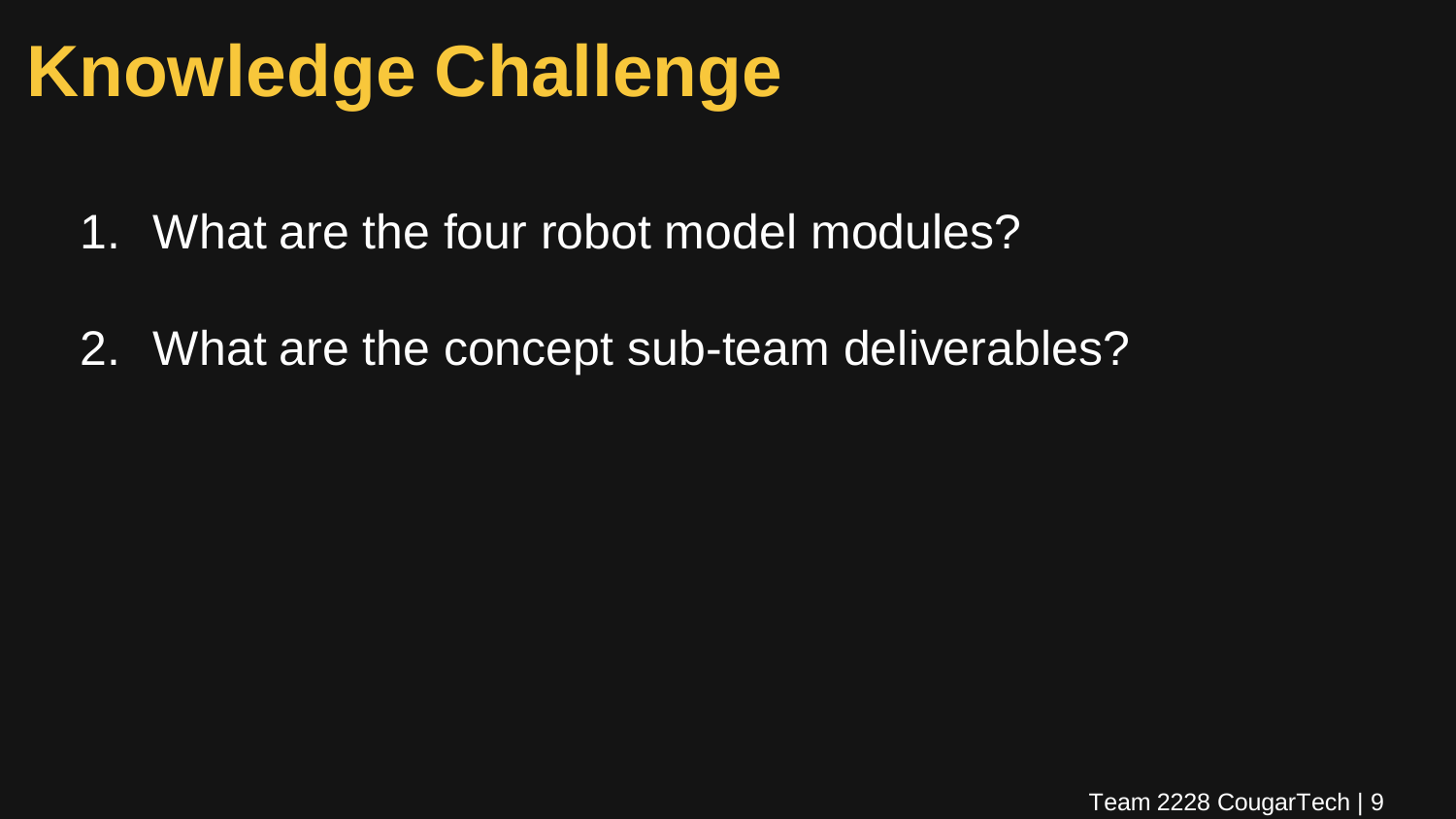### **Robot Design – Prelim(proto) – Detail design**

1. Prelim Design:

#### Part A

A. Proof of Principle – concept test – need to build in a day

B. Prototype – looks like final design

#### Part B

C. Develop Mechanism sketches / BOM(Bill Of Materials)

- D. Develop Electrical control system block diagram / BOM / CID
- E. Develop software Use Case, Function Classes

#### 2. Detailed Design

 Mechanical – CAD mechanisms from sketches / BOM Electrical – Control System schematic / BOM Software – Start developing robot code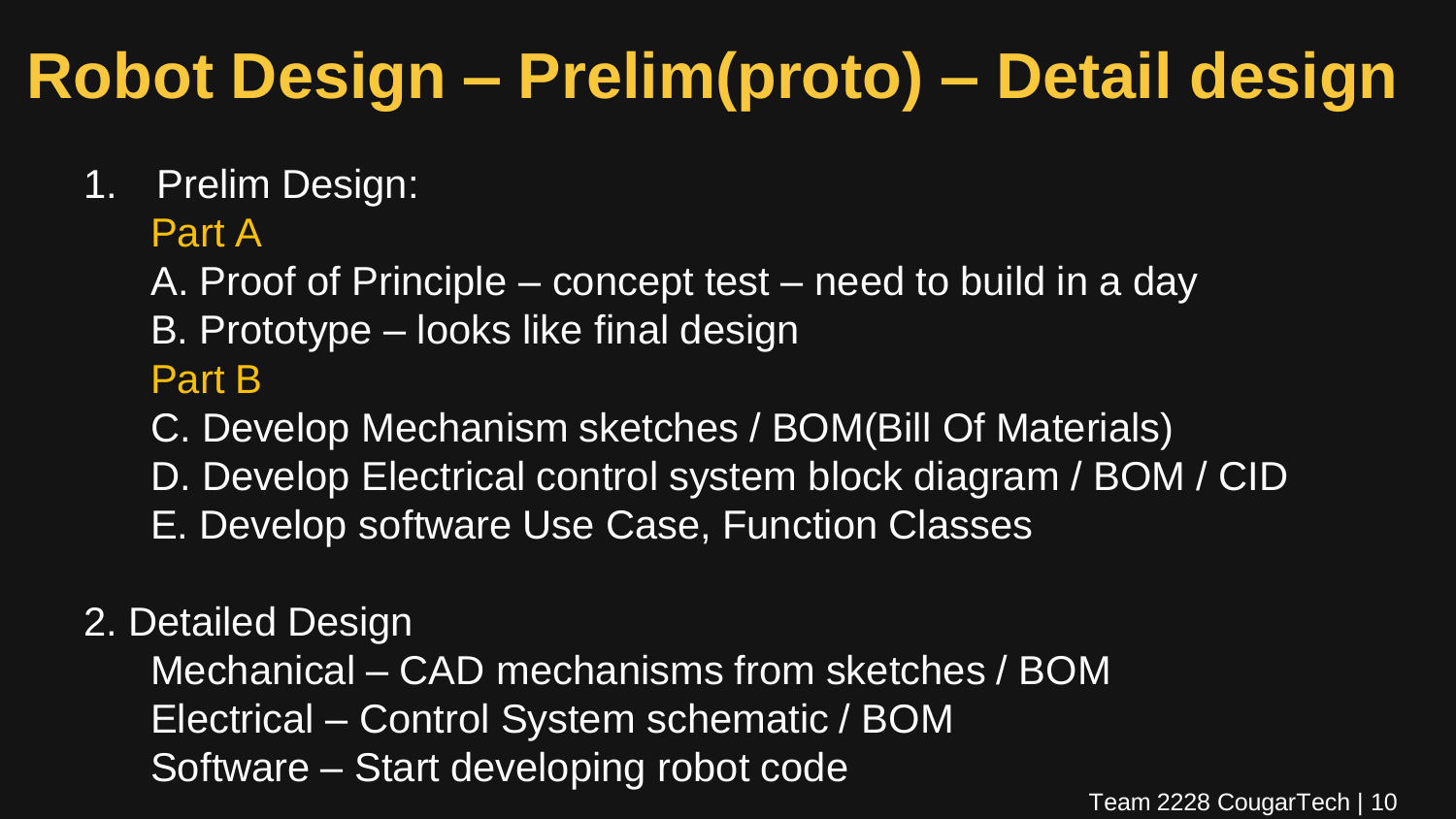- 1. What is the difference between PoP and prototype?
- 2. What are the Prelim Design sub-team deliverables?
- 3. What are the Detail Design sub-team deliverables?
- 4. Why do we make sketches?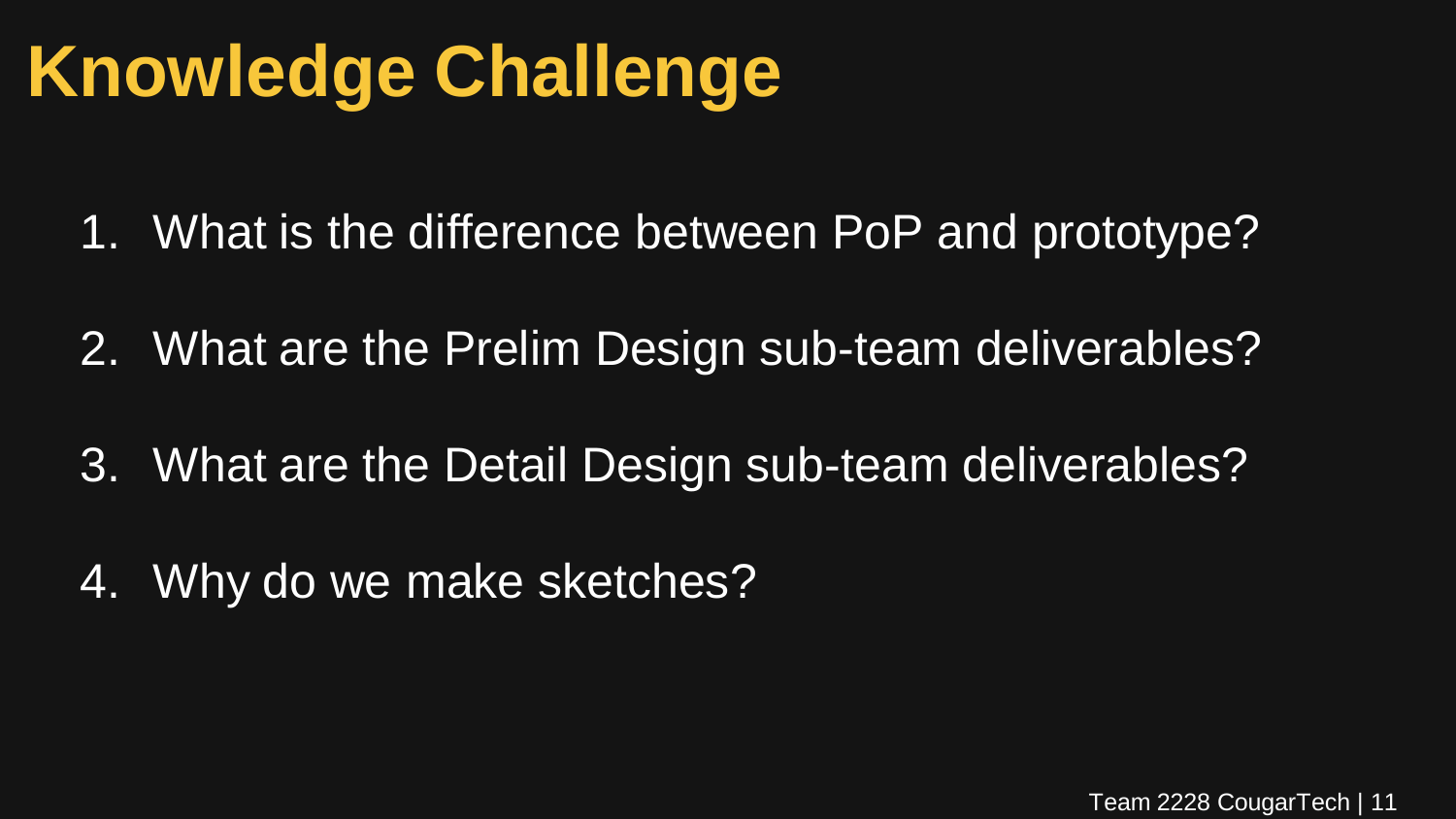### **Robot Design – Fabrication / Build**

### 1. Fabrication / Build

- Mechanical Fab from sketches / CAD
- Electrical Wire control system panels and test
- Software Continue developing robot code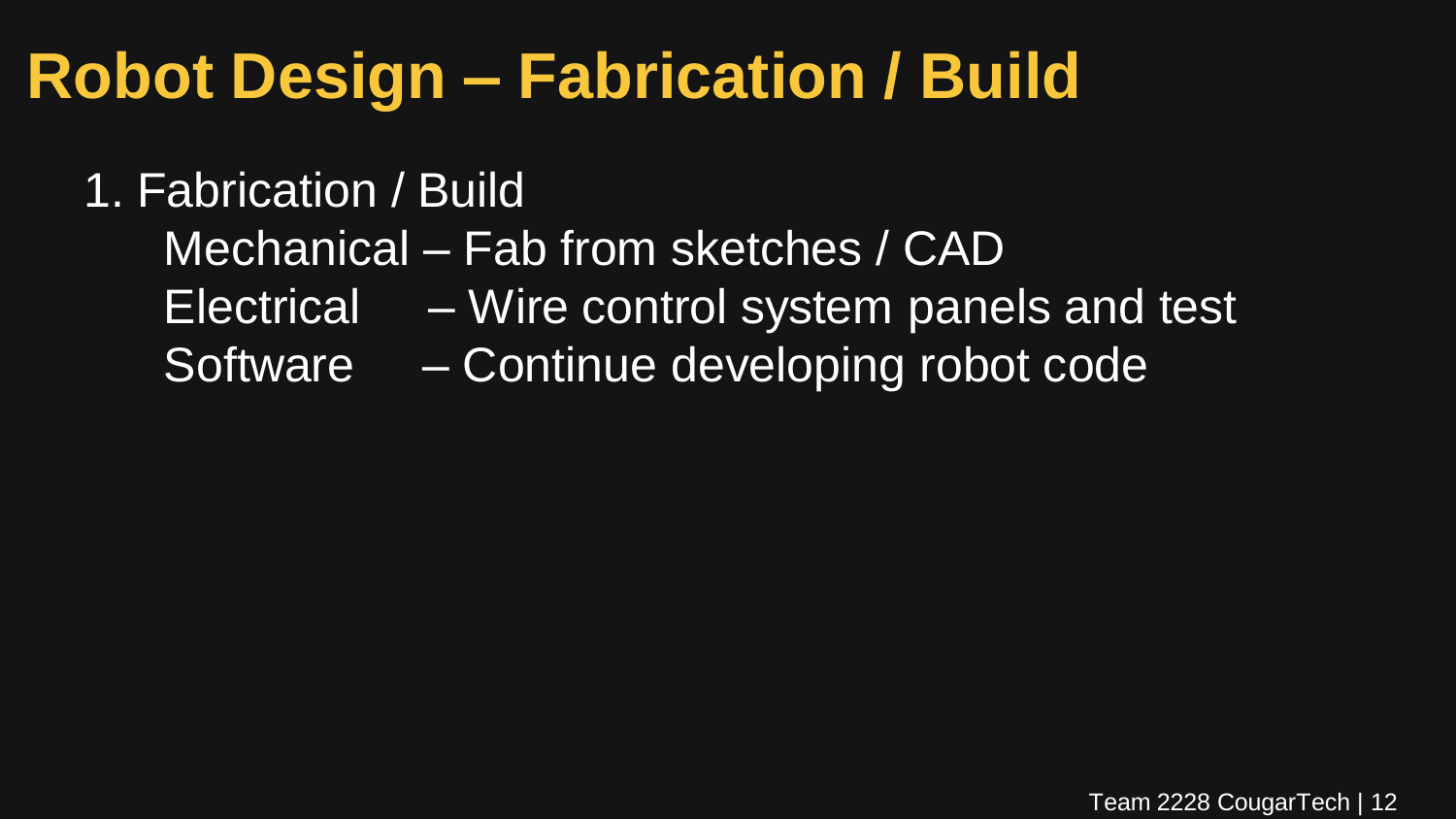### **Robot Design – Integration**

- 1. Mechanical / Electrical Integration Mechanical – Fix mechanical issues
	- Electrical Wire motors / sensors, Load CAN bus addresses
	- Software Test download and I/O(Input/Output)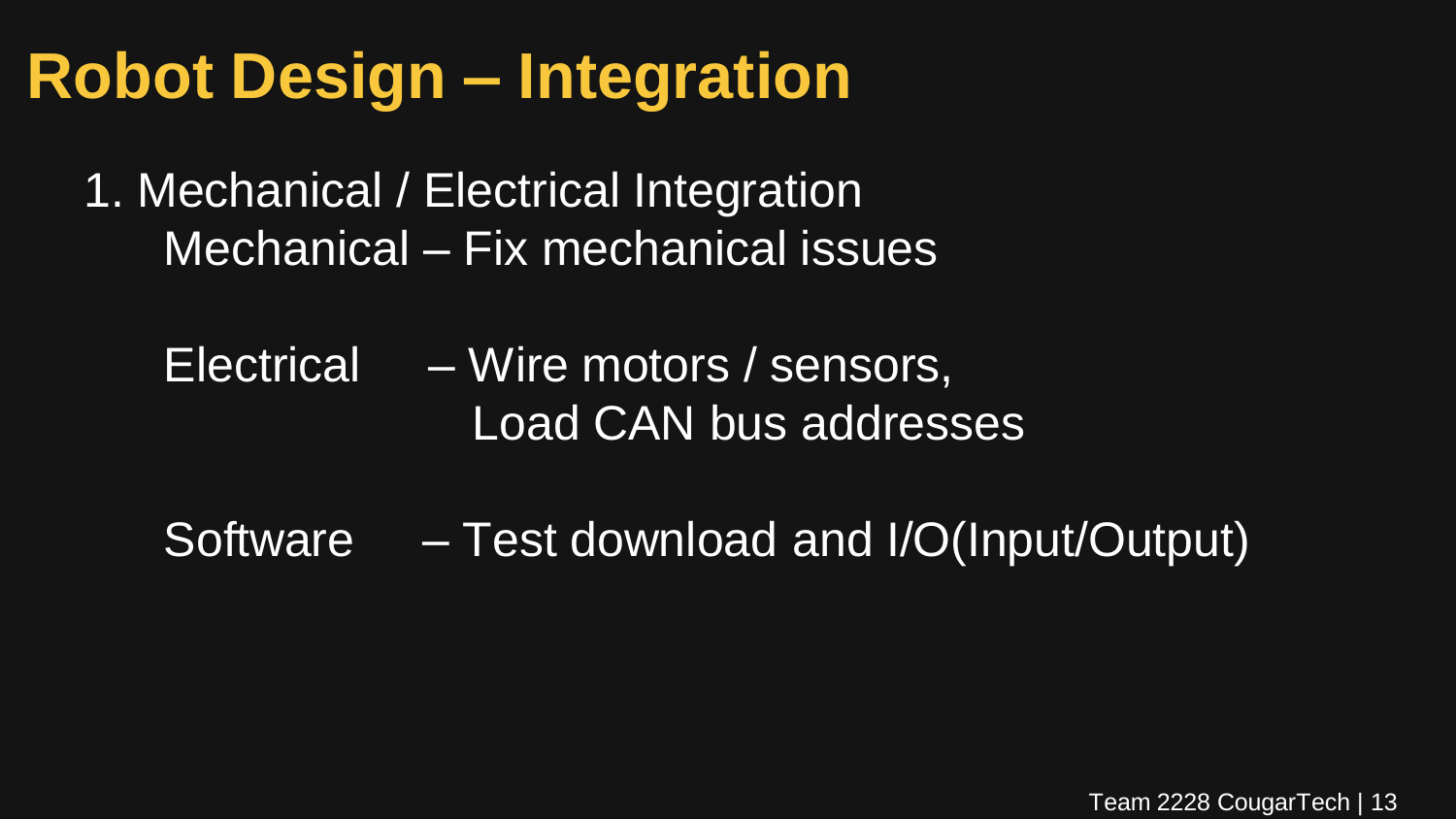1. In Integration phase what do sub-teams do?